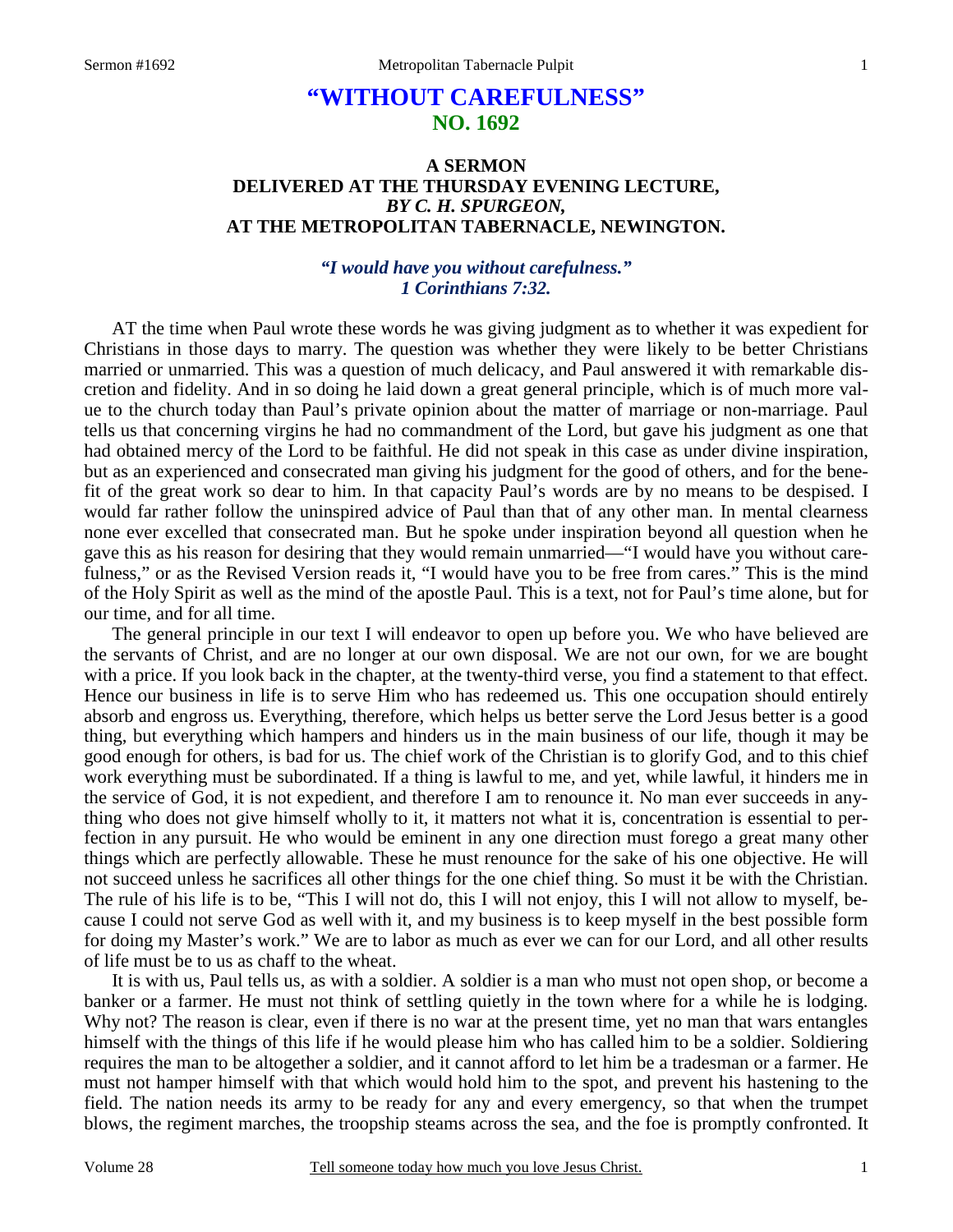is necessary that the soldier keep himself in marching condition, and the less baggage he has to carry the better. So it is with the Christian. He is to aim at a condition best adapted for his holy warfare. He is not to be satisfied when he has said to himself, "Is this right, or is this wrong?" He is to go further. I hope that many of us have long passed beyond that stage, for we have a judgment and discernment which tell us at once what is right and what is wrong, but we now ask a still higher question—"Will this help me to glorify God, or will it not?" This is the inquiry of the higher life, and a godly man is careful in the answering of it. The best thing is bad if it hinders our vocation. Though the garment were made of silk, bespangled with jewels, and adorned with golden thread, yet must we as racers lay it aside if it would entangle us in our running. Though the burden were a bag of pearls, and every pearl were a king's ransom, yet if we are to run—and none can win but those that run—we must leave that bag of pearls in another's keeping, for our business is with the crown before us. And we must lay aside every weight, and the vesture of sin which does so easily entangle us, that we may run with patience the race that is set before us.

 At this time the apostle says to us—"I would have you without carefulness as to earthly things," and this because he would have us full of carefulness as to heavenly things. He wants us to be free from cares, that all our thought, anxiety, meditation, suggestiveness, inventiveness, and burden-bearing may go towards the service of our divine Lord. We have only a certain measure of mind, and he wants all of it for the Lord Jesus, that we may walk worthy of our high calling. But towards other things he says, "I would have you without carefulness."

 How are we to be without carefulness? This must be the work of the Holy Spirit, for He is the Comforter, and the helper of our infirmities, but as far as we are to work with Him the question needs a careful reply. How are we to be without carefulness?

**I.** I answer, we may hopefully attempt this in the power of God, first, BY AVOIDING THOSE STATES WHICH INVOLVE CAREFULNESS. Mark well, it is not given to many to select their place in life. More or less it may be committed to us to turn to the right or to the left on certain occasions, but men and women are thrown into certain conditions in which it may be their duty to abide in their calling, though it may surround them with special difficulties. That calling may be one which ordinarily involves a vast amount of care and anxious thought, and yet they cannot get out of it. They ought not to leap the hedge which the Lord has placed along their way, for if they do they may fall into a ditch on the other side, and muddy their garments, and so make matters worse. By crying to God for help, and trusting in His sure word, they will be able to bear the burden which God has put upon them, and it is their wisdom to do so. Yet there are points in which we are allowed a choice about the state in which we would place ourselves, and here our text comes in as a rule of action.

 Paul, in the case before us, is talking about *the marriage of Christians,* and he bids Christians, in the first place, not to marry, for he says, "I would have you without carefulness. He that is unmarried cares for the things that belong to the Lord, how he may please the Lord. But he that is married cares for the things that are of the world, how he may please his wife."

 Now, observe the condition of affairs which led Paul to give this advice. Times of great persecution were present. Christians were continually being dragged into court, or set before the lions in the amphitheater, or shut up in prison, or put to cruel deaths, in such circumstances few would desire to have families about them. The Christian man who had no wife or child could flee in a moment if it were right to flee. Or when he stood before the bar of Nero, he had not to think within himself, "If I die, I leave a wife and fatherless children." When the single man put on his hat, he housed all his family, and thus he could move this way or that way to preach the gospel, or to escape from persecution, and his moving was no great affair such as would be involved in transporting a family from land to land. Paul wished the church to be like an army which is not encumbered with baggage. The circumstances of the time demanded that they should be unencumbered, like troops upon forced marches. Paul himself carried all his property in a little bit of canvas, and it consisted of half a dozen needles and a reel of thread, with which he made tents wherever he went. He was thus without carefulness. In those hard and desperate times it was the best possible thing that a man could do, or a woman either, to remain single. They were thus in the best condition for flight, or suffering, or service, or death. It was not a time in which they could settle down, and engage in trade or agriculture, and Paul therefore gives as a recommendation that they had better not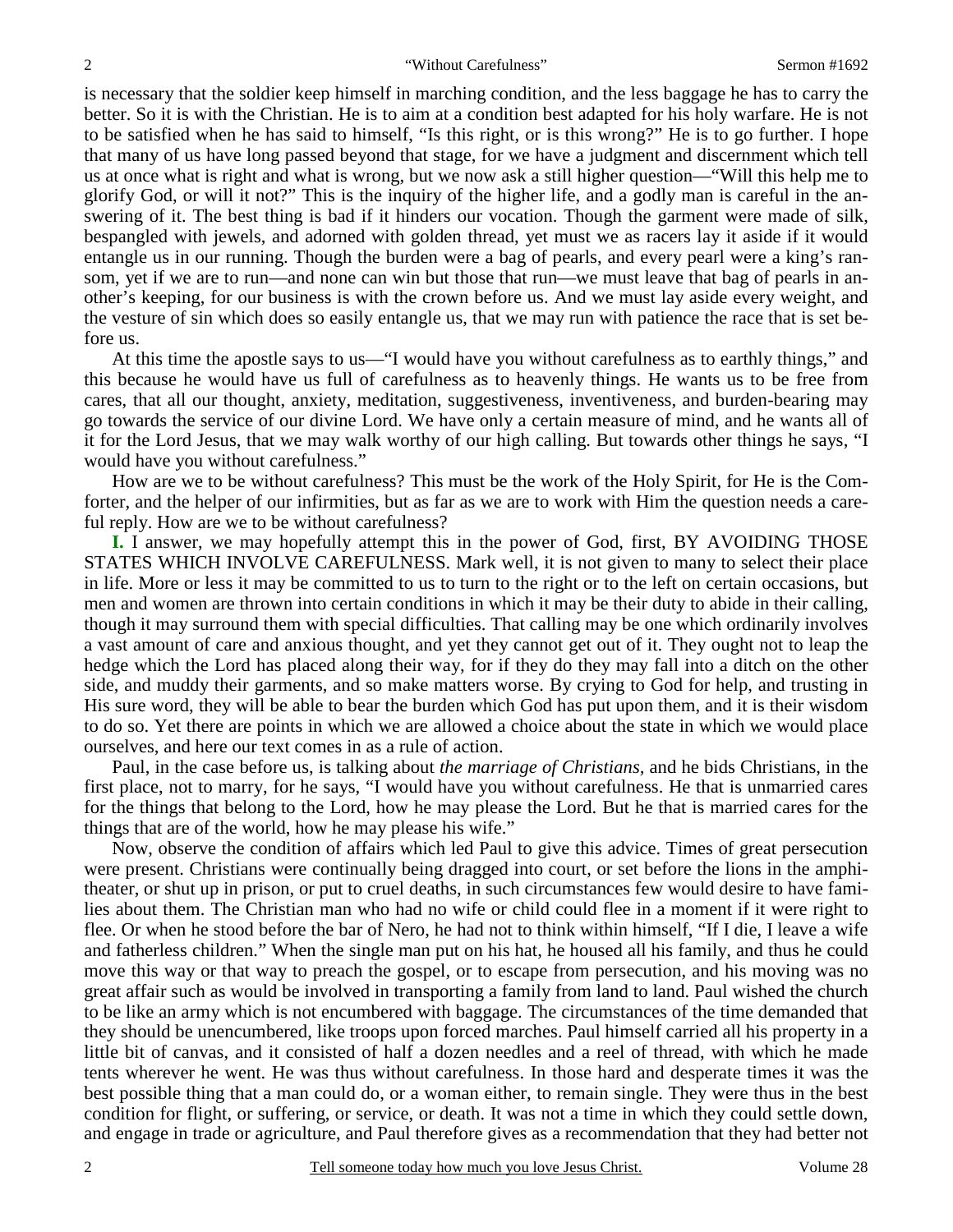then be married. If we get into such times again we will give the same advice, but we are not certain that we should speak thus today, as a general rule. The circumstances are decidedly different, and we are to follow the great principle rather than the particular instance. I have known brethren who I am sure had a great deal more care before they were married than ever they had afterwards. Poor things that they were, they needed somebody to look after them. I have known cases in which women have had great care and burden in their single state, and have found rest in the house of a husband and it has been upon the whole the best for them in the truest sense. They served God better, and were freer from carefulness in the married state. That is the rule to judge by. But numbers of you never judge at all in this way. Many men and women rush into marriage when they know that it must involve them in all sorts of care and trouble, and deprive them of the possibility of doing anything in the Master's service. It is not for me to offer advice, for it is useless. I am often asked for advice, but I generally find that people have made up their minds long before they come to their minister, and only want him to sanction what they have already settled, and therefore I very seldom give any counsel. Still, I shall lay down the general principle, which every Christian man and woman must accept—"I would have you to be free from cares," You are to put this to the front, that you are not your own, you are bought with a price, and about this matter of marriage, as well as everything else, you are to consult the will of your Lord and Master, and you are to put this as the question, "Shall I glorify God better married or unmarried? May I hope that I shall not so greatly increase my carefulness as to distract myself from serving my Lord? There is something to be said on each side, but may I hope that the balance may be struck so that I shall really be the better servant of Christ in the marriage state? If so, I may enter upon it, but if not, I am not to gratify myself at my Savior's expense. I may not marry if I should then cease to be as good a servant of Christ as I am now." None of you are too good servants of Christ; I have never met with any that were. We cannot afford to lose anything which we have already, for we are not even now all that we ought to be. No, we must give ourselves whole-heartedly to Christ, and remember the admonition of the text, "I would have you without carefulness."

 We have got over that somewhat difficult part of our road which is concerned with marriage. We come to another which is very plain, but needs to be spoken of, namely, the matter of *increased worldly business.* Some forget this advice of the apostle altogether, regarding it as a check upon enterprise; such persons take up a number of businesses, and consequently increase their cares indefinitely. Now, if you can serve God better by having a dozen shops, have a dozen, but I have known persons whom God blessed in one shop, and they lost the blessing when they felt they needed to open two or three. In a moderate business, they obtained a livelihood and all that they could want, and they were able to get out to the house of God, and to have spare hours for the service of God in the Sunday school, and in preaching, or other forms of Christian service. Thus they were in an enviable position for usefulness, and ought to have been pillars in the house of the Lord. But they were not content with so favored a state. Nothing would do for them but they must have shop number two—three—four, and then, of course, they were too busy to go out on week evenings, to lectures, classes, or prayer meetings. When invited to take their part in the Lord's work, they replied—"You see, I cannot get out; you must excuse me, I am so tired." Just so. Of course you must look after business now that you are so immersed in it, but how did you come to get into such a state of bondage that you cannot get out to the worship or service of God? Is not your excessive toil your own fault? If you have brought yourself into such a condition that you cannot give to God His due, is it an excuse for your not being able to do it? The disability is entirely of your own creation, how can it excuse you? If this were the time, I could mention persons who were members of this church whose departure from the way of righteousness was owing to a grasping spirit, and that grasping spirit has in certain cases led to a foolish rush after riches, which has ended in poverty and discredit. They had as much as they could have managed, but they wanted more, and more, and more, and to get more they ventured upon ways and methods which were questionable. By and by the means of grace were neglected because they must attend to business. Very soon, for the same reason, they could not get up on Sunday morning, they were so tired, they did not get the shop shut till twelve, and then there was clearing up till half-past one, so they could not get out on a Sunday morning. Worse than that, after a while, they just looked over the ledger a little on Sunday afternoon. Soon the very vitals of godliness were gone, and not long after that, the name to live went also, for the power of godliness had entire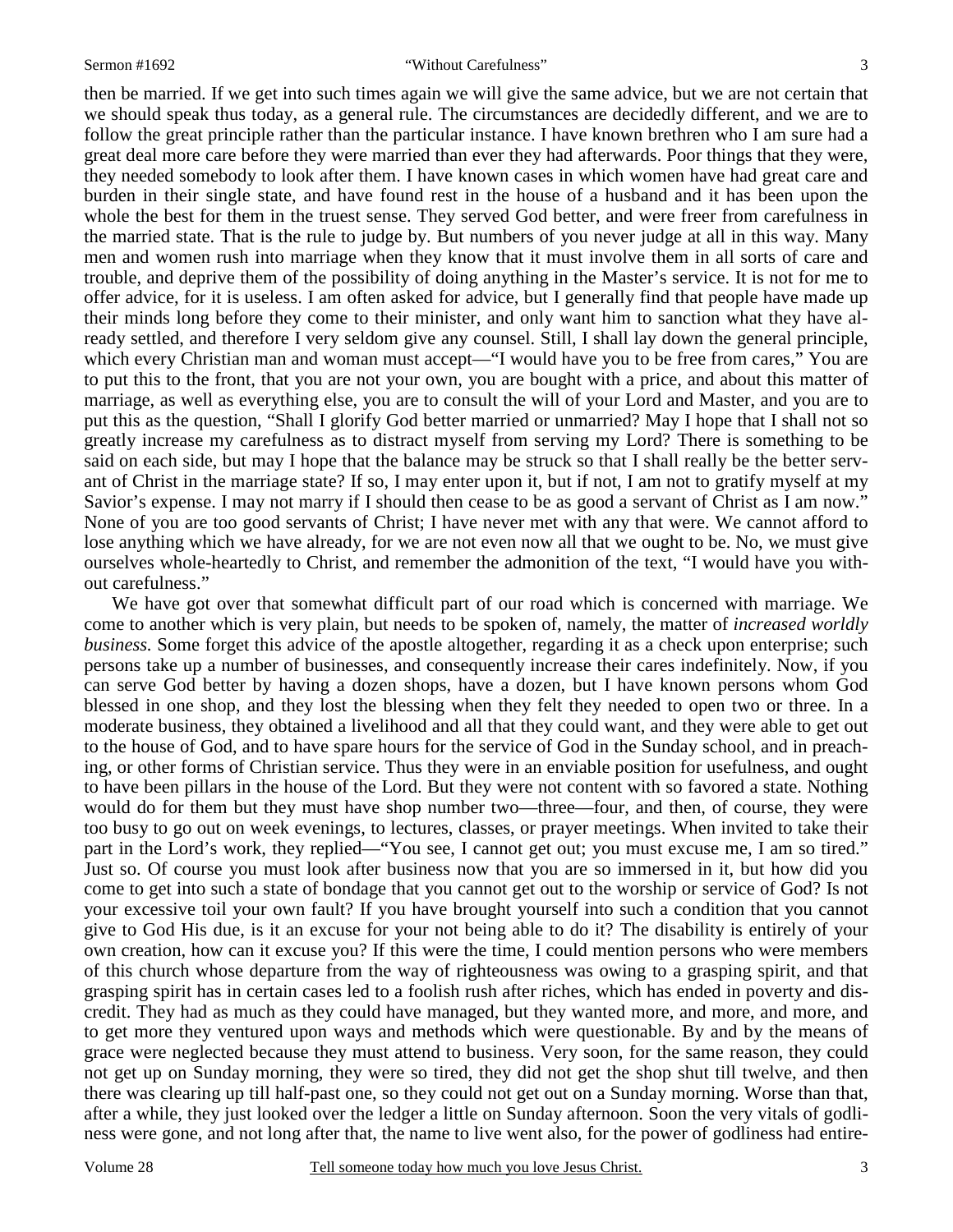ly departed from them. "I would have you without carefulness," and therefore to the most enterprising brother I would say—Brother, do not fill your pocket at the expense of your soul. Do what is best for the best part of you and that best part of yourself is the soul which deals with God and eternity. God can prosper you and make you exceedingly happy with a more manageable business, and He can make you miserable if you willfully increase your cares. The Lord Jesus said, "A man's life consists not in the abundance of the things which he possesses." Therefore, as I would have you without carefulness, look well, my dear friend, before you launch out into that new business, or take that off-hand farm, or enter upon that speculative operation. Do not wade into risks so deep that you will be drowned in anxiety. Remember how Napoleon tried to do too much, and did it, and did for himself. Men of large capacity may rule an empire, and yet serve the Lord admirably, but the most of us had better be satisfied with a smaller sphere. At any rate, let us not heap up such a load of our own that we shall not be able to bear the burden which our Master would have us carry for His love's sake. Do not look so cross, good friend, or I shall think that my advice is more necessary to you than it is pleasing. The day may come when this warning will be better understood by you than at this moment.

 Some Christian men need to have a touch on the elbow about *public engagements*. For my part, I believe that everything which concerns a man concerns a Christian, and that God never wished His servants to leave the government of this realm to all the place-hunters and unprincipled self-seekers who look for a seat in Parliament. Christian men ought to see to it that right is promoted and justice done. To abandon law-making to the worst of men would be infamous. So with everything which concerns the public welfare, I believe that we are to turn the scale for truth and righteousness, and are not to let the devil have his way, and give corruption and oppression the run of all the parishes in England. But there is a limit to a man's acceptance of public office, and let that limit be watched carefully by all the Lord's children. Let the rule be, first our God and then our fellow men. What if I am a patriot, yet first of all the New Jerusalem is the place of my citizenship. I am a pilgrim and a stranger, and even though I seek the good of these aliens among whom I dwell, I must still keep my eye upon my own native country, towards which I am speeding. A man must not be doing twenty things in public life, and neglecting the calls of the Lord Christ. If he does this he will have care upon care, and will weary and trouble himself with things of no profit, and he will not care for the things of God as he should. Brethren, "I would have you without carefulness," you are the servants of God; do not make yourselves the slaves of men.

 Here I wish to say another word to some whose *occupations prevent their attendance at the house of God.* I am not going to censure or judge any, but I will say this, whenever I hear of a young man who has an occupation with a moderate salary, who is able to get out to worship, and has the whole Sabbathday to himself, so that he can help in the Sunday school, and perhaps in some week-evening engagements, if I hear that he is offered twice as much money in a place where he must be shut out from worship and service, I hope he will look long before he makes the bargain. If part of the Sabbath must go, and all weeknight privileges must go, I would in most cases say, "My brother, forego the temporal advantage for the sake of the spiritual." There may be exceptions to rules, and I lay down nothing as a hard and fast rule, but still let this be the general guide in such matters—"I would have you without carefulness." If it is so that he who has less has less care, let me have less. He who has a moderate income, with small responsibility, is a richer man than he who has twice as much, with twice as much responsibility, and only half as much opportunity of serving his God. For you, Christians, the best place you can have is where you can do most for Jesus, and the worst place you can have is where you are denied Christian privileges. No amount of salary can make up to you the disadvantage of being kept from the assemblies of the saints, or can make up to your soul the loss sustained by excessive labor in the house of bondage. "I would have you without carefulness."

 This bears very hard upon all those *forms of speculation* of which some men are so fond. A man says, "I believe that I can get rich in a hurry by a certain venture." Do not touch it. You will have no end of care, and it may bring absolute poverty upon you. You have heard of the man who hurried to be rich and was *not* innocent. I am afraid that few are long innocent who hasten to be rich. They clutch at everything on a sudden, and they are apt to include in that clutch a few things which do not belong to them. What devouring care must prey upon those whose trade is as risky as a throw of the dice? When business is mere gambling it ceases to be legitimate. Let speculators take heed of those dangers which neces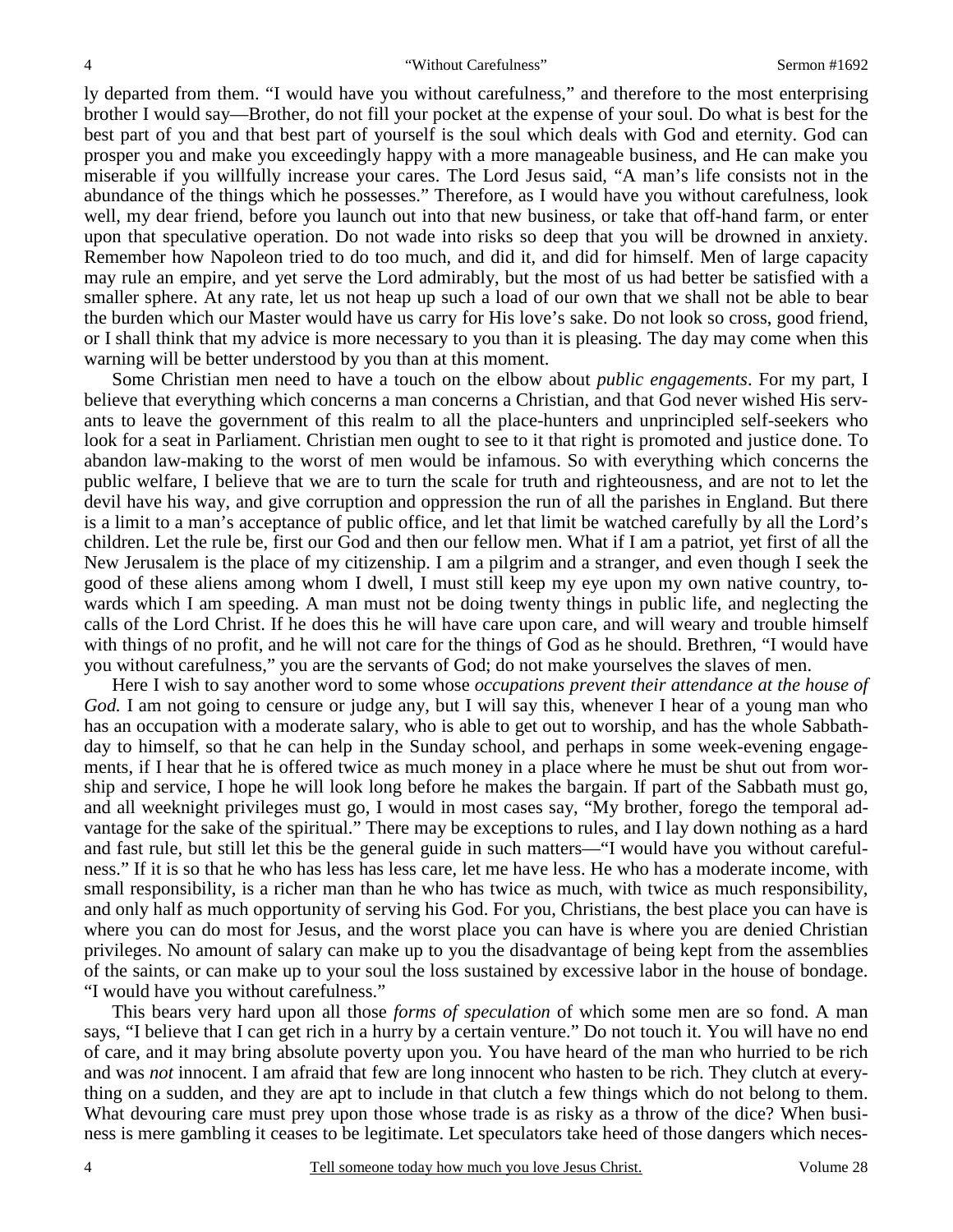sarily attend all games of chance. I believe that every form of gambling, though it may take a business shape, tends more or less to harden the heart. As for the naked form of play, which risks upon the roll of a ball, it is murder to all the finer feelings of the heart. Nobody but gamblers could have cast the dice, all blood bespattered, at the foot of the cross of our Redeemer. Gambling brings men into a state of heart worse than almost any other form of sin. When a man is willing to risk practically his all on the mere toss of a halfpenny whether goods shall go up or down, he is usually a bad man, and if he is not, he will be so before long, for that kind of thing does serious mischief to the tenderest tissues of the heart. If any Christian man attempts it, what a state of mind will he soon know! Can he pray? Can he meditate? Can he commune with the Lord Jesus? Can he be without carefulness? Where can his trust be? Where his faith in God? When he has practically committed his fortunes to the devil, how can he confide in his God? Gambling and prayer can never go together except in the case of the reprobate. I suppose they are profane enough to unite the two, but therein they blaspheme heaven most detestably. Brethren, abstain from those things which inevitably create undue excitement, anxiety, and suspense. I speak as unto wise men, judge you what I say, I would have you without carefulness, and therefore I would have you avoid those states which involve it.

 **I.** Secondly, BY KEEPING AWAY FROM THOSE OBJECTS OF PURSUIT WHICH WOULD NATURALLY FOSTER IT, I would have you without carefulness.

 When a man makes the gaining of riches the first thing in life, he cannot be without carefulness. Where his treasure is there will his heart be also. There is the carefulness to get, the carefulness to hold, the carefulness to place out at interest, the carefulness to collect dues, and so forth. Yes, and this may be the case even with poor people, who may be as full of greedy care as the millionaire. Thrift is commendable, but covetousness is detestable. Men not only lay by for a rainy day, which is well, but they make saving the main object of their lean and hungry lives, and God's glory and man's needs are alike forgotten. Now, if you live for anything but God—especially if you live to hoard up, with the determination that somehow or other you will be immensely rich, you *must* be full of carefulness. It cannot be helped.

 Suppose that you are of a nobler spirit, and you live with the view of gaining honor among men, you will with equal certainty be full of cares. I hope you will not say, "I must be honored. I must have my neighbors think well of me, and I will make a slave, or a fool, or a hypocrite of myself to please them." This resolve is detestable, and if you go into that line you will not be without carefulness, I can tell you, and with all your carefulness you will never succeed. To please everybody is as impossible as to make ice and bake bread at the same moment in one oven. Give up the wretched attempt. Be a man, and be not a mere man-pleaser. How blessedly easy I feel in my work for God! But I owe that ease to the fact that I have no one to please but my Lord. When I preach, the last thing that ever occurs to me is to ask myself whether any of you will like it or not. It is no wish of mine to give offense, but it has never occurred to me to think whether you will be offended or not. I do not think you would respect me if I made my preaching an occasion for seeking to please you. If it pleases God it will please you, if you are right, and if you are wrong, and it does not please you, well, it never ought to please you. This enables a preacher to give his entire mind to his subject. The opposite feeling would distract him and make him live the life of a toad under a harrow. Go into life in just that kind of spirit. Do everything to please your fellow man if it will do him real good. Never be ungenerous, nor unkind, nor uncourteous, but never live to please the world. No slave is as slavish as the wretch who draws his breath from other people's nostrils, and can only live if he is approved by his neighbors. Scorn such servitude. I would have you without carefulness, and you cannot be without carefulness if you seek to please men.

 Many persons are so ambitious to be respectable that they never will be without carefulness. They have a pound coming in but they spend a guinea to be respectable, and so they cannot be without carefulness. I charge you do not care about being what is known in the world as "respectable." Be Christians, whether people respect you or not. That littleness which stamps out everything that is good or brave, in order to put a man into the fashion, is to be the object of our supreme contempt. Do right. Serve God. Live for heaven. Care little about man's esteem. Abhor the pride of life. Live above the world, or you will be eaten up with carefulness, it cannot be helped.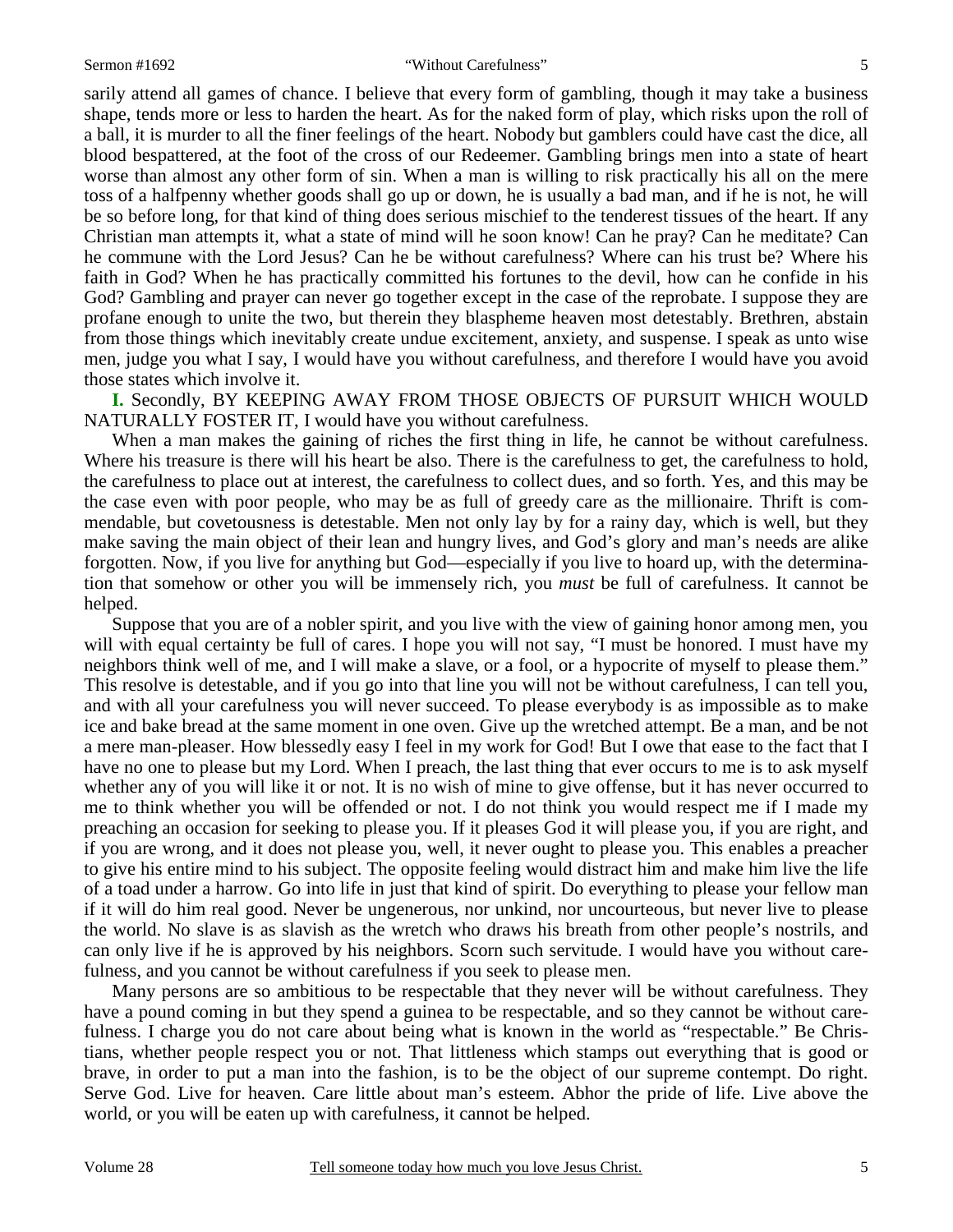Some persons have a favorite objective in life—not God, but an earthly thing, and these cannot be without carefulness. Dear mother, love your children by all manner of means, but if that little one has become an idol, I am sure you cannot be without carefulness. I have known mothers kill their children because they did not want them to die. That is to say, they never let the wind blow on them, they kept them in a hat box, screened the blessed air of heaven from them, and so brought them up that they became weak and sickly, thanks to their mothers' indulgent care. Lots of children have suffered a martyrdom from too much nursing, and excessive carefulness has created cause for care. If it is not a child, if it is anything else that becomes the pet and hobby of life, you will soon find that you have plenty of care about it. A horse, a dog, a flower, a painting, may entangle men and women in nets of care. I have seen it and lamented it. The more objects you set your heart upon, the more thorns there are to tear your peace of mind into shreds. I know people, who dread every puff of wind, and every shower of rain, because a yacht might be tossed about, or a garden-party spoiled, such trifles sensible people may be troubled about. "What are we to do, then?" asks one. Why, live for God, live wholly for God. Put everything else into its true place. Children, business, every favorite pursuit—leave them in the hands of God, for until you do this you will be cankered with carefulness of one kind or another, and be incapacitated for the joyful service of the Lord your God.

 Thus I have given you two helpful rules, first, avoid the states which involve carefulness, and secondly, avoid the pursuits which involve carefulness. May the Spirit of God help you to carry them out.

**III.** But now, thirdly, and better still, I would have you without carefulness BY EXERCISING A CHILD-LIKE FAITH IN THE EVER-BLESSED GOD.

 He sends you troubles and trials, but be without carefulness, first, *by never trying to anticipate them*. Never meet them half-way. "Sufficient unto the day is the evil thereof." Oh, the strength it gives a man when he learns to pray, "Give us this day our daily bread"! It would be a poor prayer if a man should cry, "Lord, give me a guarantee of my bread for six months." No, no, the Lord never taught us to ask for that. That forestalling of the demands of the future finds no petition written for it. Our Lord would have us cultivate the feeling that whatever the necessity of the day, whatever the requirement of the day, whatever the trial of the day, we shall take it to God as it comes, and He will then and there meet the case. Commit your way unto the Lord, and then be without carefulness.

 I will now tell you something better still. If you can manage to live by the five minutes, that is better than living by the day. I am not tonight, at twenty minutes past eight o'clock, allowed to fret myself about what is likely to happen at ten. I have grace at this time for the present moment, but not for ten o'clock. Why, therefore, should I hurry towards a trouble for which I am not yet prepared? Leave ten o'clock worries till ten o'clock comes. The hour that brings the trial will bring the strength. The hour that tests you, will find God ready at your hand to help you. Live by the day, yes, live by the hour.

 The next thing is, if you would be without carefulness, *be quite content with the Lord's will*. Suppose you do not prosper in business as you would like, be content not to do so. Do your best, and leave your prospering in the hands of God. Suppose that after consulting a physician you find that your complaint is not removed? Duly follow all right and wise prescriptions and directions, and then leave your health with God. With regard to those you love, when you have prayed for their restoration and they are not restored, then say still, "Not as I will, but as You will." If you cannot suit your purse to your wishes, bring your wishes to your purse. Higher still, if God does not give you all your desires do the other thing—submit all your desires to God. When your desires and God's decrees agree, all will be well. Whether God gives you your wish or you give up your wish, will make no notable difference. You will be equally happy so long as your will is God's will, and God's will is your will. And I believe—and I speak experientially—that, when you are racked with pain, if God teaches you to submit—and it is often a hard lesson—you can suffer in every limb, and yet sing in your inmost soul. This is the way to live without carefulness—first, not to meet trouble before it comes, and next, when it does come, to be content, saying, "It is the Lord: let Him do what seems Him good."

 The next thing is to *be quite sure about the love of God*. He cannot make a mistake, and He cannot fail His people. If the worst thing, as it seems to us, should happen, it must be the right thing, because God has sent it. Be sure also that when our needs come, God's supplies will come too. The Lord is bound by His own promise to provide for all the real necessities of those who trust in Him. Oh, that we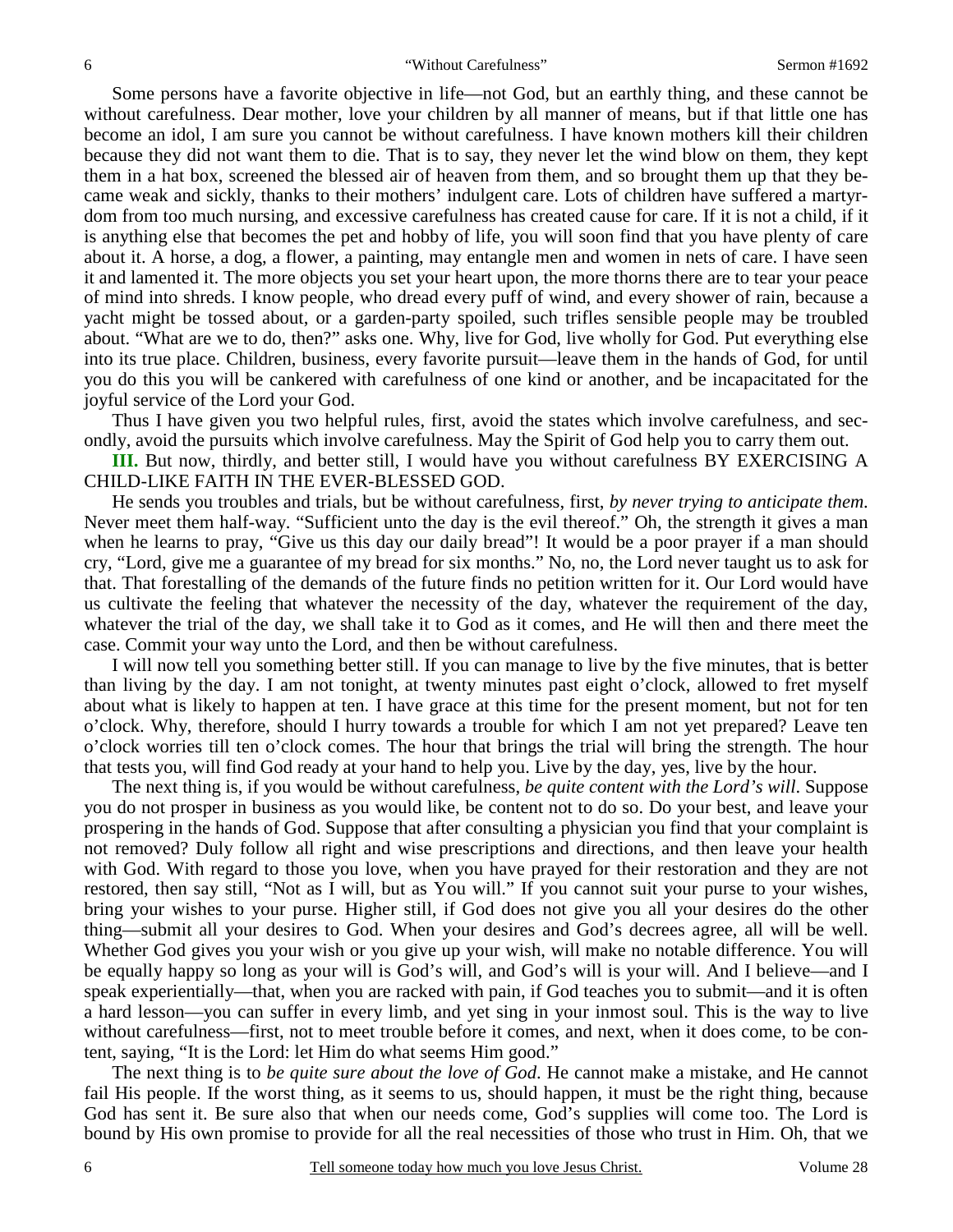#### Sermon #1692 **The Contract Carefulness**  $\gamma$  without Carefulness  $\gamma$

did thoroughly know God, and did fully believe in Him!—then would our peace be as a river, and our joy like that of birds when the sun is rising. Then should we sing—

*"I have no cares, O blessed Lord, For all my cares are Yours; I live in triumph, too, for You Have made Your triumphs mine."* 

 Another sweet thing would help us to be without care, and that is, fully to *believe in the power of prayer*, and in the fact that God does actually answer it. God will grant His children's desires, and answer their prayers. We constantly meet with instances in which God does most manifestly come to the help of those that walk before Him aright. I personally met this week with a notable case. A dear sister is left a widow, with three children. She wonders what she shall do for the morning's bread. There is none in the house. She thinks to herself that she formerly kept shop, and that she has a few goods left, a little stained and soiled, but still saleable at a price. She goes into her room, and prays God in her agony of soul to direct her to a customer. To her delight a person asks her whether she kept shop once, at such and such a road. Yes, she is the individual. Such goods as she used to buy at the shop, this person cannot get anywhere else, and she much needs them. Could she tell her where she could get the like? Yes, these are the very goods that she had hoped to sell, and though a little soiled and stained, the inquirer is glad to have them. The very person who wants them has come to buy them before she has crossed the threshold to seek a customer, and she is amazed at the goodness of the Lord. This honest woman is told that it was a mere coincidence, she says that she knows nothing about coincidences, but she blesses the Lord that her needs were supplied for the time, and she means to trust Him for the future. I did not attempt to alter her resolution to rely in the future upon God in time of trouble; on the contrary, I cheered her in it, for I would have her without carefulness. When my grandfather was a young man, before my days, he had a great family and a small income. He had a cow that he kept for his children, and he went to fetch it up from the meadow, and when it was near the house it was taken with "the staggers," and died. My grandmother said, "There, James, what shall we do now through the winter without the cow?" He replied, "My dear, God has provided for us, and He always will, though I do not know how." And with a heavy heart he went to pray and lay his trouble before the Lord. I have heard the dear old man tell how that morning brought a post-letter, with nine pence to pay, and grandmother said, "Troubles never come alone. Here is nine pence to pay for this letter. Shall we take it in?" But when she did take it in, it brought twenty pounds from a society in London, to which the good man had never applied. He could not make out how they knew of him at all, but the Lord knew, and led them to send the money on the day of his greatest need. These stories are a few out of many that are in my wallet, instances which I have gathered in my pilgrimage. I have seen enough, in my own lifetime, to fill a volume concerning the goodness of the Lord in answer to His children's prayers. When you are as sure that God answers prayer as I am sure of it, then you will realize the meaning of the text, "I would have you without carefulness."

 Some people of my acquaintance are full of carefulness. I know a maiden lady who possesses what many poor people would think to be wealth. She has a fixed, regular, and ample income, but she will not spend it because she must first save a certain sum. At first her ambition was to have enough in hand to bury her. Why, she has enough already to bury twenty of her, but she keeps on nipping and scraping still, and whenever you meet her she talks of how little she eats, and how dear everything is. She might live in plenty, and have something for the cause of God, but instead of that she has always an awful story about her expenses. I believe that if she were made into the Empress of China, she would be afraid that there would not be enough tea grown in China for her to drink. She is of such a spirit that she is a burden to herself, and a plague to all who are about her. When you once give way to grumbling and grasping, then you are careful, and careful, and careful, till you become good for nothing in the service of God. Do, I pray you brothers and sisters, try to get rid of this disease, for your fretful carefulness will make you a misery to yourself and to your friends. It will destroy your power to do good, and it will cut off your communion with God, for if you do not trust God, God will not walk with you. I do not care to have a man of my acquaintance who does not believe in me. I cannot bear him if he is always mistrusting me. And so it is with God. He will not commune with you or smile upon you, if you will not trust Him, but if you will leave everything with Him and believe that your heavenly Father knows best, you